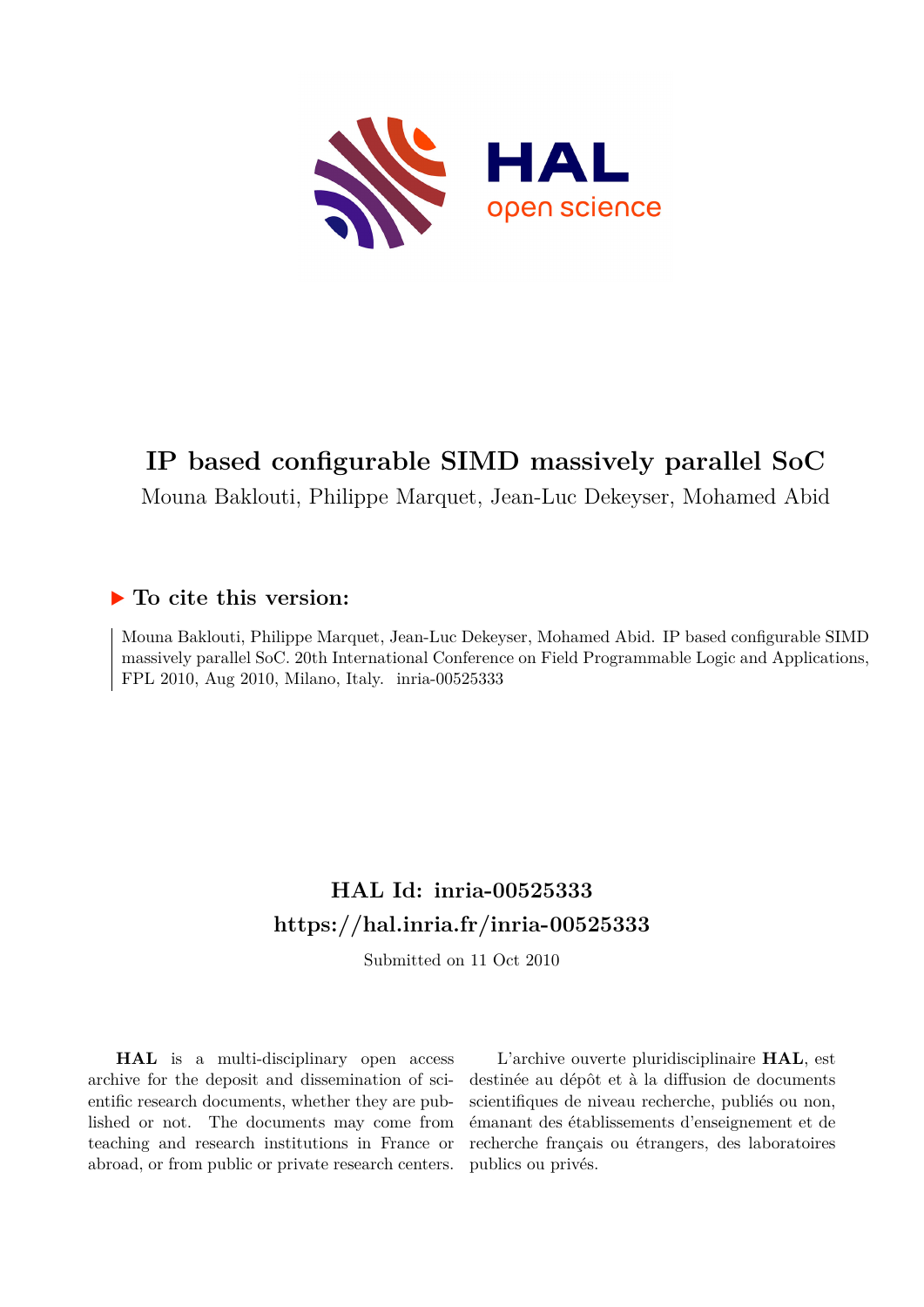# IP based configurable SIMD massively parallel SoC

Mouna Baklouti\* and Mohamed Abid CES Laboratory ENIS School Sfax - Tunisia Email: mohamed.abid@enis.rnu.tn

Philippe Marquet and Jean Luc Dekeyser \*Univ. Lille, F-59044, Villeneuve dascq, France LIFL, Univ. Lille 1, F-59650, Villeneuve dascq, France INRIA Lille Nord Europe, F-59650, Villeneuve dascq, France UMR 8022, CNRS, F-59650, Villeneuve dascq, France {mouna.baklouti,philippe.marquet,jean-luc.dekeyser}@lifl.fr

*Abstract*—Significant advances in the field of configurable computing have enabled parallel processing within a single Field-Programmable Gate Array (FPGA) chip. This paper presents the implementation of a flexible and programmable Single Instruction Multiple Data (SIMD) processing system on FPGA that can be adapted to the application. Its implementation is based on an IP (Intellectual Property) assembling approach making its design fast and easy. A generation tool is also developed to generate the SIMD configuration depending on the application requirements. The proposed parallel processing system on chip is portable, scalable and flexible since it can be customized to match the needs of a data parallel application. Based on FPGA, different SIMD configurations have been evaluated in terms of performance and area trade-offs. The proposed parametric system shows good results executing some signal processing applications such as parallel matrices multiplication, FIR filter and RGB to YIQ image color conversion.

#### I. INTRODUCTION

Intensive signal or image processing covers a variety of applications where speed and accuracy matters a lot. Massively parallel architectures, in particular Single Instruction Multiple Data (SIMD) architectures are proposed to be good executers. In fact, the SIMD architectures are widely recognized as being well-suited for media-centric applications since they can efficiently exploit massive data parallelism available with minimal energy [2].

However in the nineties, this class of processors has faced many challenges due to its increasing fabrication cost and design complexity [1]. Nowadays, the recent great evolution of silicon integration technology on the one hand, and the wide usage of reusable Intellectual Property (IP) cores on the other hand, are more and more adopted to rise these challenges and reduce the time to market. This context substantially alleviates the design cost of a dedicated processor for a SIMD system. In addition with IP reuse we can easily and rapidly design a parallel architecture that can be tuned according to the application requirements.

Several SIMD architectures have been proposed to exploit data intensive parallelism. They can be partitioned into hardware specific solutions [11], [12], or reconfigurable solutions [7]. However, they are hard to implement and they are optimized for specific applications. This normally results in good performance for the targeted application; however the performance of other applications may not be so good due to the diversity of parallel application requirements. Thus, current



Fig. 1. MppSoC system.

developments of parallel architectures often fail to deliver the needed performance across different parallel applications.

For all those reasons, our goal is to design a programmable and flexible parallel SIMD processing on chip architecture, named mppSoC (massively parallel processing System on Chip), based on an IP reuse approach. MppSoC is extensible, configurable and can be customized to match the needs of a data parallel application.

We target FPGA devices to implement and test our proposed design. Compared to ASIC, FPGA requires much less development costs which is a very important issue. FPGA devices are characterized by their increased capacity, smaller NRE (nonrecurring engineering) costs, and programmability. They can also be re-wired and remotely reconfigured at any time helping us to easily test different mppSoC configurations.

By providing tools to guarantee the architectural mppSoC flexibility, the design can be used to a variety of data intensive signal processing applications. The advantages of this approach are to reduce development costs and time to market and to be able to rapidly implement a SIMD on chip system adapted to the application. Both speed and flexibility are of paramount importance for parallel competitive systems. The next section describes the mppSoC system and focuses on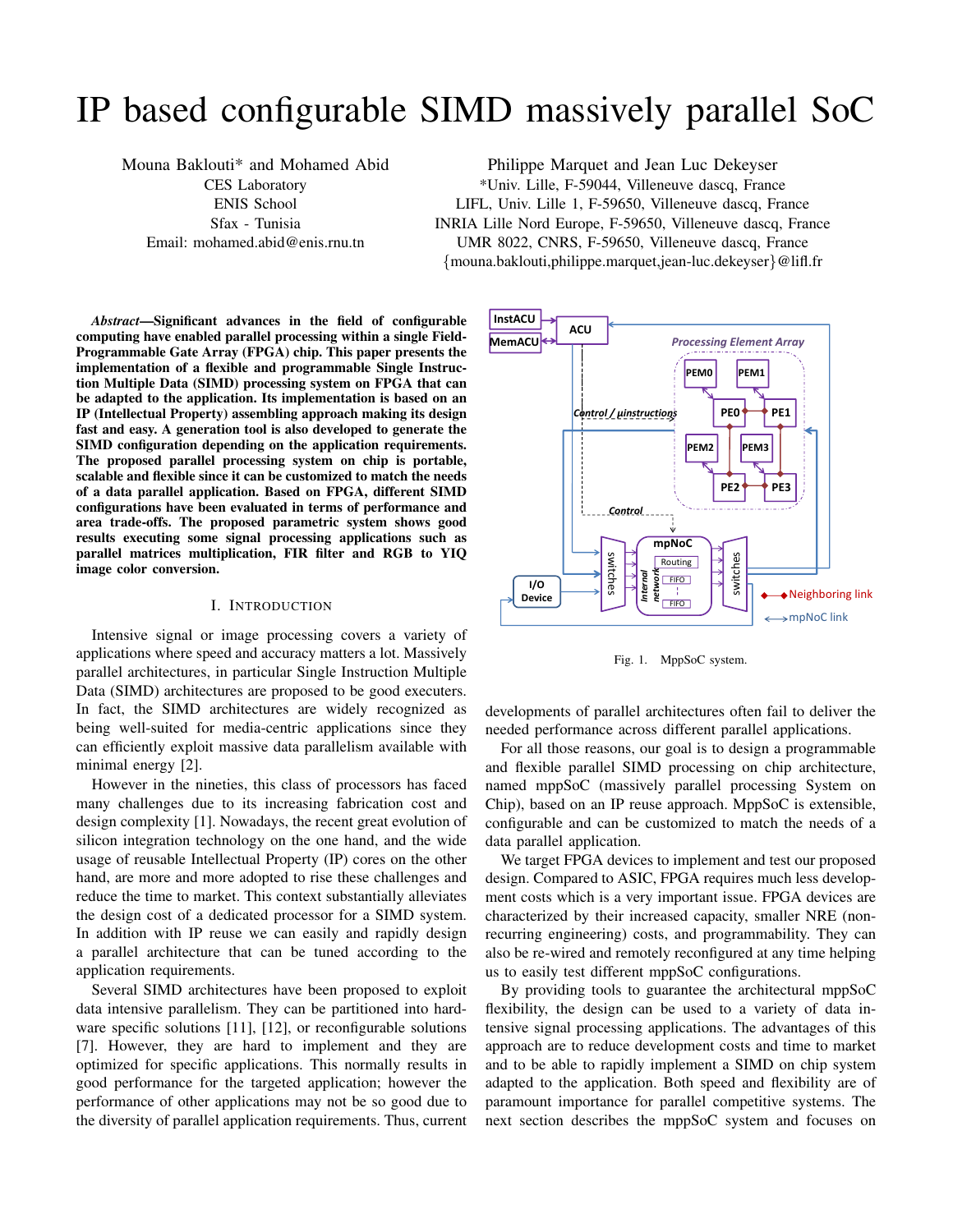

Fig. 2. Neighbourhood network topologies.

the proposed IP based assembling methodology to implement one mppSoC configuration on FPGA. It also introduces the developed mppSoC tool. Section 3 presents the FPGA based synthesis results of some mppSoC configurations and discusses the experimental results showing the performance of the mppSoC system. Finally, section 4 concludes this paper with a brief outlook on future work.

#### II. FLEXIBLE MPPSOC DESIGN

As a basic model design [4], the SIMD FPGA architecture (Fig 1) is composed of a main controller ACU (Array Controller Unit) connected to its sequential instruction and data memories named InstACU and MemACU respectively, and a number of elementary processors (PEs). Each PE is connected to its local private data memory. We distinguish two mppSoC networks: a neighbourhood interconnection network to assure neighbour communications between PEs and a global router, called a massively parallel Network on Chip, mpNoC, to perform point to point communications. The designer can use none, one or both routers to generate the needed mppSoC configuration.

A particularly important feature of the mppSoC is the ability to target diverse applications by customizing the basic architecture. This customization is achieved with its parametrization as well as its extensibility and reconfigurability. In fact, the mppSoC is parametric in terms of the number of PEs as well as the memory size. In addition, the neighbourhood network can be configured at compile time to have one topology among five (2D (mesh, torus, Xnet) and 1D (linear, array)) as illustrated in the figure 2.

Furthermore, the mpNoC is designed as an IP which synchronously connects a set of inputs to a set of outputs. It is based on an internal interconnection network that can be chosen at compile time (shared bus, crossbar, multi-stages, etc.) according to the applications requirements. Allowing designer to choose the internal network increases run-time performances. The mpNoC assures irregular communications between processors and also performs parallel I/O data transfer which is clearly a key issue in a SIMD system. The mpNoC can be configured at run-time to support one of the three different bidirectional communication modes (PE-PE, ACU-PE, I/O Device-PE) making it powerful and suitable for parallel systems [6].

Programmability of the architecture is ensured in the design by performing a tool chain to generate binary data parallel programs that ensures multiple applications can be mapped onto the generated hardware. An mppSoC generation tool is also developed to generate the VHDL synthesizable code of the chosen mppSoC configuration. This tool is based on an mppSoC IP library and uses a VHDL configuration file that instantiates the mppSoC parameters. This file can be modified as required by the designer.

The architecture is designed as an assembling of various components or IPs, including processors (ACU + PE), memories and networks (neighborhood network and mpNoC). These IPs are partitioned into standard IPs such as processor IP, memory IP and interconnection network IP, and mppSoC dedicated IPs provided by the mppSoC tool. Some standard IPs are furnished in a HW library to alleviate their design. The designer can also choose his own IP. For that purpose, a descriptive manual can help him to connect one new IP to other mppSoC components. MppSoC dedicated IPs, named IP glues or ad-hoc IPs, must always be used to construct the architecture such as IP controller integrated with the use of a global router to assure the synchronization of the architecture functioning. These IPs are automatically generated by the mppSoC tool when needed.

To build the mppSoC processors, namely ACU and PE, two assembling methodologies are proposed. The first one, called *reduction methodology*, is based on the reduction of the main processor in order to have a small reduced one [5]. This significant gain allows integrating a large number of PE on a single chip. In the second methodology, called *replication methodology*, the PE is constructed by the same processor as the ACU to reduce the design time and make the architecture assembling faster. This methodology offers a large gain in the development time since it is easy. However, we are unable in this case to integrate many PEs on a single chip. The criterion for using this methodology is to choose a smaller processor that can be fitted in large quantities in one FPGA. So, there is a compromise between the two processor assembling methodologies and the designer has to choose the most appropriate one satisfying his needs.

In order to generate one mppSoC configuration, an mppSoC generation tool has been developed. It helps the designer choosing a SIMD configuration at a high abstraction level and automatically generating its source code. The generated system can be then directly prototyped or simulated using synthesis and simulation tools (such as the Quartus synthesis tool for Altera devices and Modelsim tool for simulation).

To validate the proposed mppSoC IP assembling design, different data parallel algorithms have been tested on mppSoC. Using the mppSoC tool, the designer can easily implement various mppSoC configurations in order to choose the most appropriate and efficient one for a given application. These experiments are evaluated with regard to their performance and cost.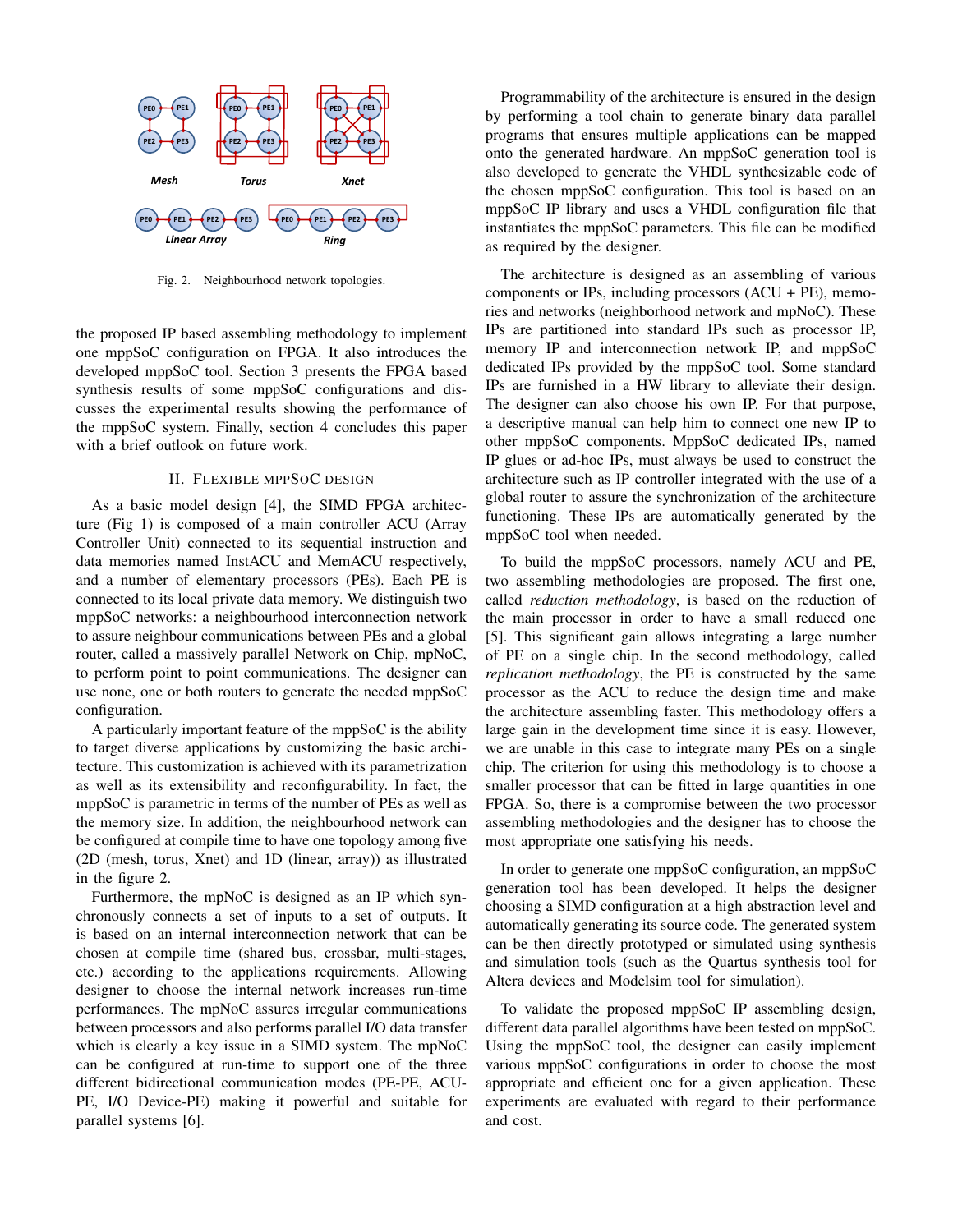

Fig. 3. mppSoC generation tool interface.

#### III. EXPERIMENTATION ON FPGA

Different data parallel applications have been executed on mppSoC to test its performance. They are written in MIPS assembly code in the case of the minimips processor and C code when using the NIOS processor. Each mppSoC configuration is generated, based on the mppSoC generation tool, in synthesizable VHDL code. It is then prototyped on the Altera Stratix 2S180 FPGA with 179k logic elements. The mppSoC is also portable and can be efficiently implemented on any other FPGA architecture. The next section describes the generation tool and enumerates the steps needed to generate an mppSoC configuration.

#### *A. mppSoC generation tool*

The mppSoC generation tool is based on an mppSoC IP library that contains some IPs to be directly integrated in the mppSoC. The library is composed of processors, memories and interconnection networks. Different IPs are provided in order to alleviate their design and to accelerate the generation process. The tool has a simple GUI interface, as illustrated in the figure 3, enabling the user to select an mppSoC configuration and generate its VHDL code. It contains different steps in which the designer has to make various choices:

- 1) select the processor IP from the mppSoC IP library (we can actually choose among three available processors: minimips [14], MIPS [15] and NIOS [16]);
- 2) choose the processor assembling methodology (reduction/replication);
- 3) choose the memory IP from the IP library;
- 4) choose the mppSoC architectural parameters namely the number of PEs and their arrangement (1D or 2D grid) as well as the memory size;
- 5) select/no the neighbourhood network and its topology. In this step the user can choose among linear or ring topologies if he has chosen a 1D PE arrangement or among torus, mesh or Xnet if the PEs are placed in a 2D grid;
- 6) select/no the mpNoC interconnection network (shared bus, crossbar or Delta multi-stage network (omega, baseline or butterfly)).

By this way, the designer can generate the configuration satisfying his needs. We notice that the developed generation tool facilitates the mppSoC design and that any modification in the configuration could be easily done.

#### *B. Synthesis results*

Using the mppSoC tool, it was easy to prototype different configurations on the FPGA Stratix 2S180 device which includes 143520 ALUTs for hardware logic [13]. The table I shows some synthesis results varying the mppSoC parameters as well as its integrated components. The processor used in these designs is the minimips [14].

We clearly notice that the processor replication consumes more FPGA area than the processor reduction. With the latter methodology, we can put a large number of PEs on a single chip (up to 84 PEs on the Stratix 2S180). We also deduce the impact of the integrated network in the FPGA resources. Comparing for example between the first and the second configurations, it is clearly shown that the crossbar consumes more FPGA logic than the omega network. The neighbourhood network also consumes fewer FPGA resources than the mpNoC. Thus, depending on his needs the designer can integrate the needed components in the selected mppSoC configuration. The mppSoC generation tool significantly facilitates the mppSoC design and rapidly allows the modification of the SIMD configuration. It just takes fewer seconds to generate an mppSoC configuration.

#### *C. Application experimental results*

This section gives better insight on the performance of the proposed flexible mppSoC system. The table II presents the execution time results running different data parallel applications on mppSoC configurations and compared to other systems. The tested mppSoC configurations are obtained varying the parameters and the used networks in order to find the most adequate configuration.

From these experiments we demonstrate the effectiveness of mppSoC to compute data processing applications. In fact, the mppSoC has shown better results running a parallel matrices multiplication compared to an FPGA based parallel accelerator for matrix multiplication [8]. This proves the efficiency of the parallel proposed SoC. The mppSoC performance also compares favourably to that of a multi-FPGA (eleven Virtex II) based custom hardware design [10]. So, the mppSoC system not only achieves better execution time than dedicated hardware systems but also presents the advantage of programmability to address a wide range of data intensive processing applications. We notice comparable results between the SIMD execution and the DSP [9] execution. This is explained by the fact that the DSP is realized on an ASIC (Application Specific Integrated Circuit) and presents a higher frequency than the FPGA based mppSoC. Nevertheless, the DSP is slightly faster than our proposed SoC.

This analysis demonstrates the efficiency of mppSoC to compute data intensive processing applications. Moreover, the